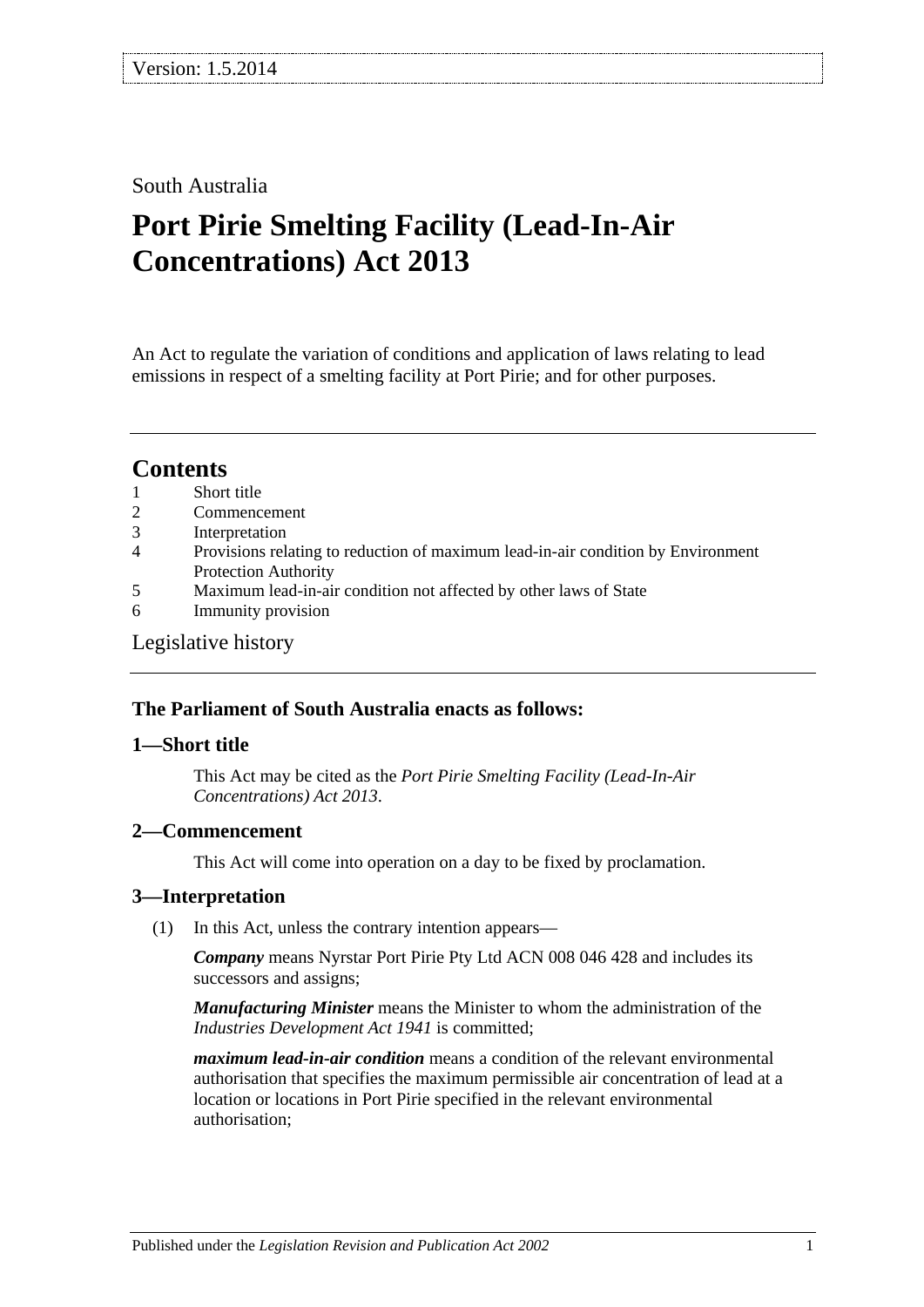*plant* means the metals processing facility owned and operated by the Company at Port Pirie as it is constituted from time to time, including all ancillary and associated plant, equipment and other works;

*project* means the redevelopment of the plant by the Company to transform it from a primary lead smelter to a poly-metallic processing facility by replacing the existing sinter technology with enclosed bath smelting processing technology and the carrying out of associated works;

*project completion date—see [subsection](#page-1-1) (2)(c);* 

*relevant environmental authorisation* means any environmental authorisation under the *[Environment Protection Act](http://www.legislation.sa.gov.au/index.aspx?action=legref&type=act&legtitle=Environment%20Protection%20Act%201993) 1993* applying from time to time in relation to the Company's operations in connection with the plant.

- <span id="page-1-2"></span>(2) For the purposes of this Act—
	- (a) the Company must, not more than 7 days after successfully commencing commercial operations of the enclosed bath smelting facility installed as part of the project, give notice to the Manufacturing Minister of the day on which those operations commenced (the *project completion notice*); and
	- (b) the Manufacturing Minister must, by notice published in the Gazette within 7 days of receipt of the project completion notice, give notice of that receipt; and
	- (c) the *project completion date* is the date on which the notice under [paragraph](#page-1-2) (b) is published in the Gazette.

#### <span id="page-1-1"></span><span id="page-1-0"></span>**4—Provisions relating to reduction of maximum lead-in-air condition by Environment Protection Authority**

- (1) The Environment Protection Authority may not, during the period commencing on the project completion date and ending on the commencement day, vary a maximum lead-in-air condition in a way that would have the effect of reducing the maximum specified in the condition unless the Environment Protection Authority has consulted with—
	- (a) the Manufacturing Minister; and
	- (b) the Company.
- <span id="page-1-3"></span>(2) The Environment Protection Authority may not, during the prescribed period, vary a maximum lead-in-air condition in a way that would have the effect of reducing the maximum specified in the condition.
- <span id="page-1-4"></span>(3) [Subsection](#page-1-3) (2) does not apply if—
	- (a) the Manufacturing Minister approves the variation; or
	- (b) the Company consents to the variation.
- <span id="page-1-5"></span>(4) Before granting an approval under [subsection](#page-1-4) (3)(a), the Manufacturing Minister must—
	- (a) consult with, and invite written submissions (to be provided within a reasonable period specified by the Manufacturing Minister) from—
		- (i) the Company; and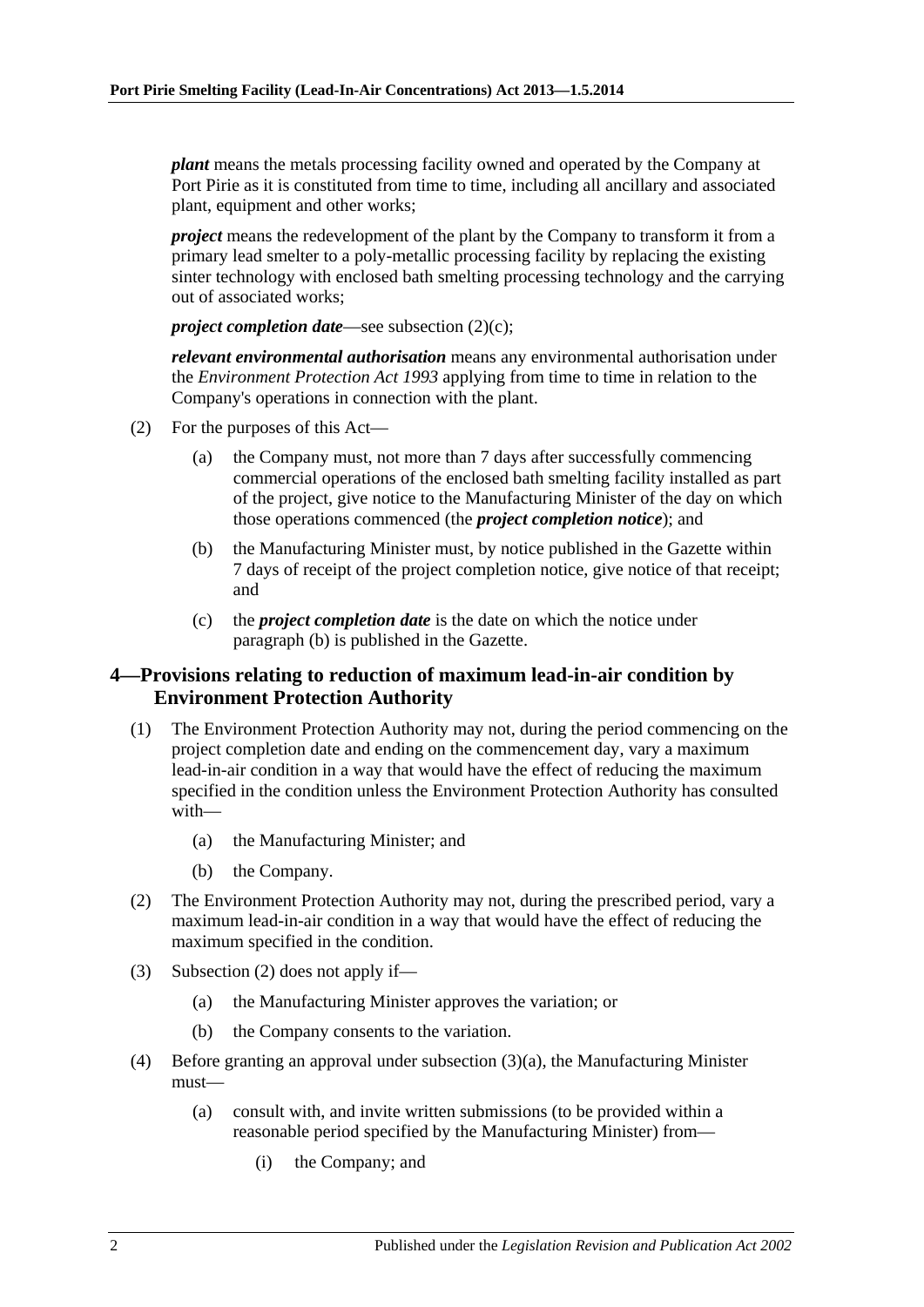- (ii) the Minister to whom the administration of the *[Environment](http://www.legislation.sa.gov.au/index.aspx?action=legref&type=act&legtitle=Environment%20Protection%20Act%201993)  [Protection Act](http://www.legislation.sa.gov.au/index.aspx?action=legref&type=act&legtitle=Environment%20Protection%20Act%201993) 1993* is committed; and
- (b) take into account the following:
	- (i) any written submissions received under [paragraph](#page-1-5) (a);
	- (ii) recent medical and scientific advances relating to lead emissions;
	- (iii) international standards relating to lead emissions;
	- (iv) the impact of the proposed variation on—
		- (A) the Port Pirie community; and
		- (B) the Company;
	- (v) any other matter the Manufacturing Minister thinks fit.
- (5) Nothing in [subsection](#page-1-3) (2)—
	- (a) applies to a condition of the relevant environmental authorisation other than a maximum lead-in-air condition; or
	- (b) affects any requirement for the Company to take reasonable and practicable measures to prevent or minimise any environmental harm that may result from its operations in connection with the plant.
- (6) In this section—

*commencement day* means—

- (a) the day that falls 6 months after the project completion date; or
- (b) if the Environment Protection Authority varies a maximum lead-in-air condition after the project completion date (but before the day that falls 6 months after the project completion date)—the day on which the variation is made,

whichever day occurs first;

*prescribed period* means the period that commences on the commencement day and ends 10 years after that day.

#### <span id="page-2-1"></span><span id="page-2-0"></span>**5—Maximum lead-in-air condition not affected by other laws of State**

- (1) The law of the State is modified so that any requirement applying (whether directly or indirectly) to the Company under—
	- (a) a law of the State; or
	- (b) a relevant authorisation,

that would have the effect of reducing the maximum permissible air concentrations of lead at a location or locations in Port Pirie specified in a condition of a relevant environmental authorisation (a *relevant requirement*), is taken not to apply (but only to the extent that the relevant requirement has that effect and except as provided in [subsection](#page-3-1) (3)) to the Company during the prescribed period.

(2) The modification of the law under [subsection](#page-2-1) (1) applies to a relevant requirement whether the relevant requirement was imposed before or after the commencement of this Act.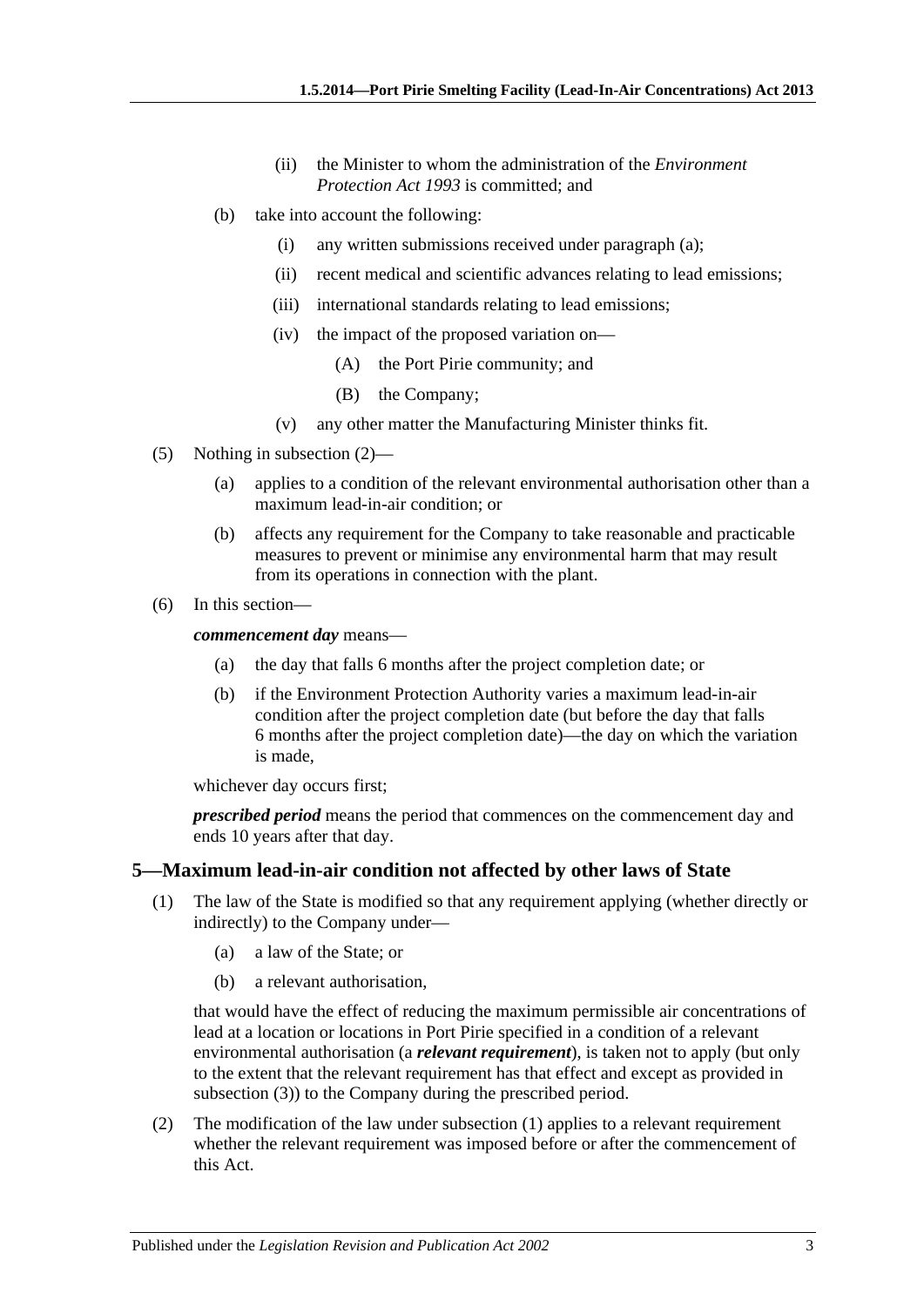- <span id="page-3-1"></span>(3) [Subsection](#page-2-1) (1) does not apply to the extent that the Manufacturing Minister determines, by notice in writing to the Company, that a particular law or authorisation specified in the notice should not be so modified, or should only be modified as specified in the notice.
- <span id="page-3-2"></span>(4) The Manufacturing Minister may only make a determination under [subsection](#page-3-1) (3) if—
	- (a) the Company consents to the making of the determination; or
	- (b) the Manufacturing Minister—
		- (i) consults with, and invites written submissions (to be provided within a reasonable period specified by the Manufacturing Minister) from—
			- (A) the Company; and
			- (B) if the particular law or authorisation specified in the notice is an Act, or is imposed under an Act (as the case may be), the Minister to whom the administration of the Act is committed; and
		- (ii) takes into account the following:
			- (A) any written submissions received under [subparagraph](#page-3-2) (i);
			- (B) recent medical and scientific advances relating to lead emissions;
			- (C) international standards relating to lead emissions;
			- (D) the impact of the proposed determination on
				- the Port Pirie community; and
				- the Company;
			- (E) any other matter the Manufacturing Minister thinks fit.
- (5) In this section—

*prescribed period* means the period starting on the commencement of this Act and ending—

- (a) if a project completion notice is given to the Manufacturing Minister—10 years after the project completion date; or
- (b) in any other case—4 years after the commencement of this Act;

*relevant authorisation* means a licence, authorisation, permit, consent or approval imposed under a law of the State, but does not include a relevant environmental authorisation.

#### <span id="page-3-0"></span>**6—Immunity provision**

No act or omission undertaken or made by the Manufacturing Minister or any other person engaged in the administration of this Act with a view to exercising or performing a power or function under this Act gives rise to any liability (whether based on a statutory or common law duty to take care or otherwise) against the Manufacturing Minister or other person or the Crown.